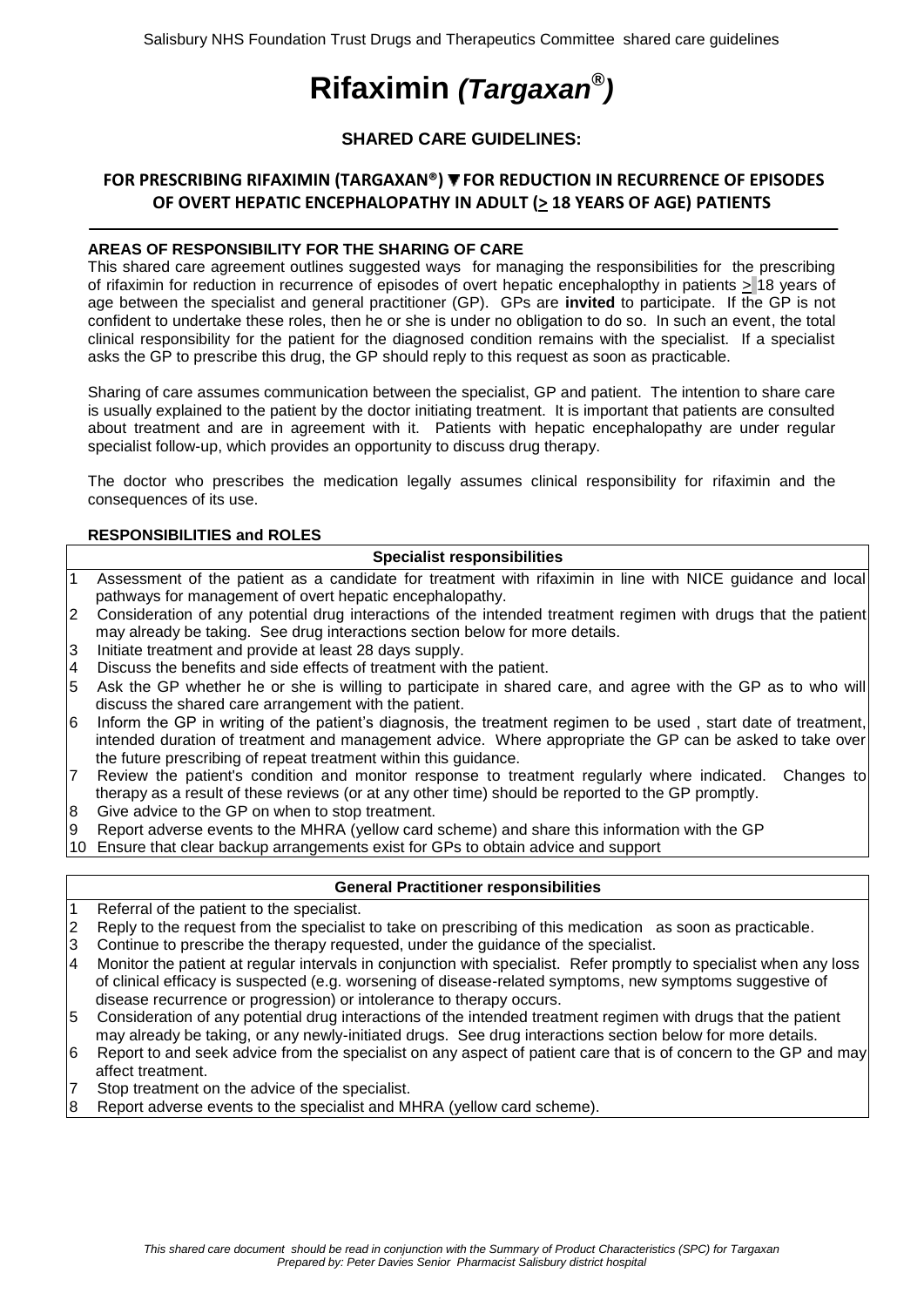#### **Patient's role (or that of carer)**

- 1 Report to the specialist or GP if he or she does not have a clear understanding of the treatment.
- 2 Share any concerns in relation to treatment with the medicine.
- 3 Report any adverse effects to the specialist or GP whilst taking the medicine.
- 4 If the patient is seen by another service, clinic or hospital, they should advise the healthcare professionals offering treatment about their treatment, particularly if new medicines are administered or prescribed.

# **BACK-UP ADVICE AND SUPPORT** Contact details Telephone No. Bleep: Fax: Email address: Specialist: Hospital Pharmacy Dept:

#### Other:

## **SUPPORTING INFORMATION**

#### **Dosage and Administration**

Recommended dose: 550 mg twice a day. Rifaximin should be taken orally with a glass of water, with or without food.

#### **Duration of treatment**

The clinical benefit was established from a controlled study in which subjects were treated for 6 months. Treatment beyond 6 months should take into consideration the individual balance between benefits and risks, including those associated with the progression of hepatic dysfunction. If treatment is to continue beyond 6 months the Specialist must give explicit advice on how to review ongoing treatment.

#### **Contraindications to rifaximin treatment:**

- Hypersensitivity to rifaximin, rifamycin-derivatives or to any of the excipients listed in the summary of product characteristics.
- Cases of intestinal obstruction.
- Patient aged <18 years.
- Patient is pregnant or breastfeeding.

#### **Special considerations**

- Clostridium difficile associated diarrhoea (CDAD) has been reported with use of nearly all antibacterial agents, including rifaximin. The potential association of rifaximin treatment with CDAD and pseudomembranous colitis (PMC) cannot be ruled out.
- Patients should be informed that despite the negligible absorption of the drug (less than 1%), like all rifamycin derivatives, rifaximin may cause a reddish discolouration of the urine.
- Hepatic Impairment: use with caution in patients with severe (Child-Pugh C) hepatic impairment and in patients with MELD (Model for End-Stage Liver Disease) score >25.

#### **Potential side effects**

**Side effects listed in the BNF (in order of frequency):** nausea, vomiting, abdominal pain, flatulence, diarrhoea, dyspnoea, headache, depression, dizziness, muscle spasm, rash, pruritus; *less commonly:*  anorexia, taste disturbances, dry mouth, peripheral oedema, sleep disturbances, anxiety, memory impairment, convulsions, hypoaesthesia, paraesthesia, antibiotic-associated colitis, influenza-like symptoms, dysuria, polyuria, glycosuria, polymenorrhoea, blood disorders, hyperkalaemia; rarely blood pressure changes, constipation; *also reported:* syncope

#### **Interactions**

Due to the lack of data and the potential for severe disruption of gut flora with unknown consequences, concomitant administration of rifaximin with other rifamycins is not recommended.

**Due to the effects on the gut flora, the effectiveness of oral oestrogenic contraceptives could decrease after rifaximin administration. It is recommended to take additional contraceptive precautions, in particular if the oestrogen content of oral contraceptives is less than 50 μg.**

*The lists of potential side effects and potential drug interactions included within this document are not exhaustive. The manufacturer's summary of product characteristics (SPC) and the most current edition of the British National Formulary should be consulted for full information on contra-indications, warnings, side-effects and drug interactions.*